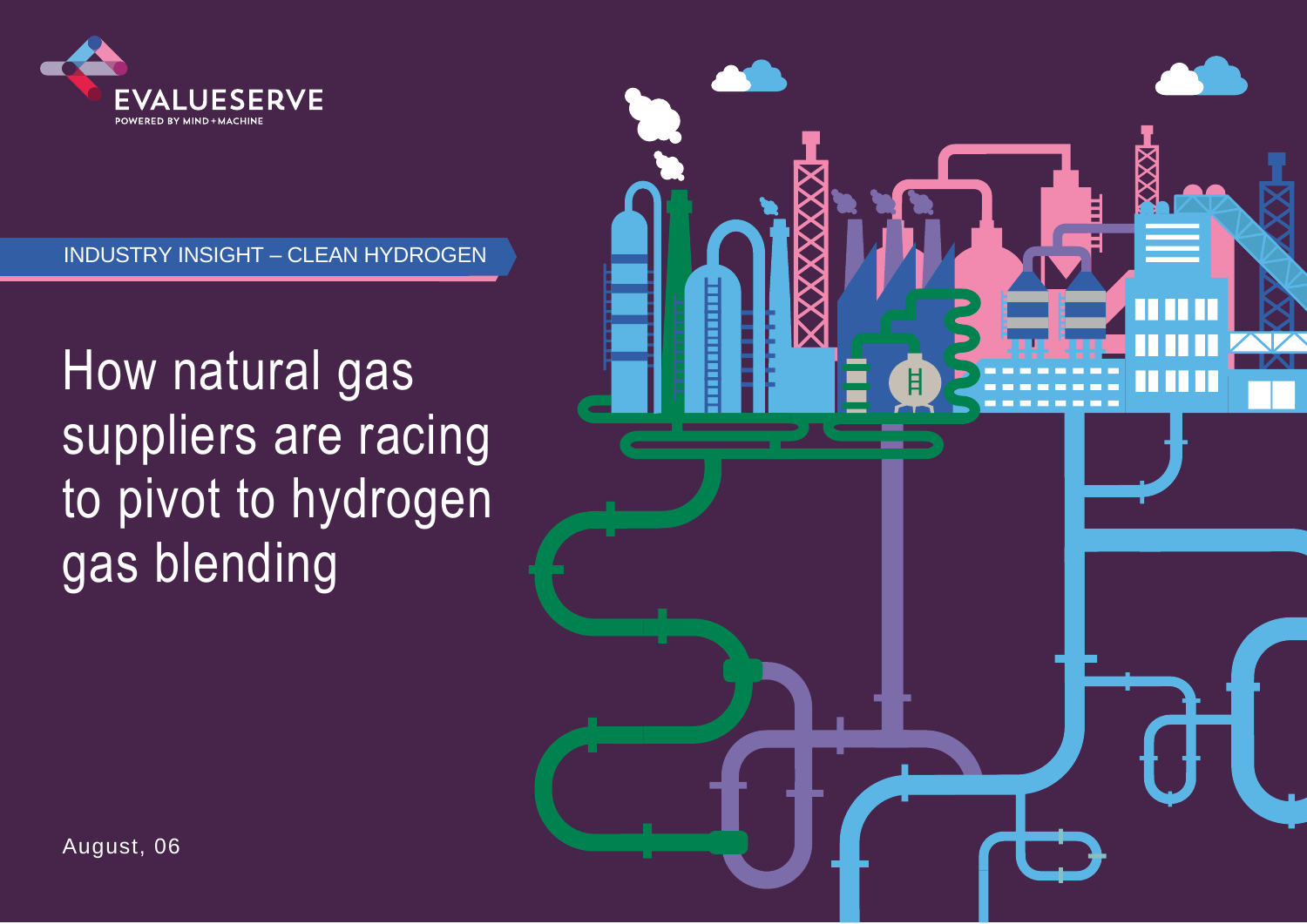### **Hydrogen Expansion**

We have already evaluated the [feasibility of hydrogen](https://www.evalueserve.com/wp-content/uploads/2021/06/Hydrogen_Can-it-fuel-the-energy-transition-6.30.pdf) in fuelling the [energy transition.](https://www.evalueserve.com/wp-content/uploads/2021/07/INDUSTRY-INSIGHTS-%E2%80%93-Low-Carbon-Products.pdf) There are some contradictory views on how soon the lightest element will become a heavyweight of the energy space. Irrespective of the timeline, its prominence in decarbonisation activities cannot be overlooked.

Hydrogen shows promise for net-zero carbon emissions applications in the transportation, industry, and power generation sectors. However, one of the largest nearterm opportunities for its use is blending hydrogen gas into the existing natural gas network to cut down greenhouse gas (GHG) emissions.

The blending would eventually enable the hydrogen blended into natural gas to be used for space heating, hot water production, as well as cooking purposes. This application requires minimal changes to the existing natural gas pipelines. The lucre of this opportunity, hence, has players in the natural field excited and rushing to validate the blending and supply processes through demonstrator projects.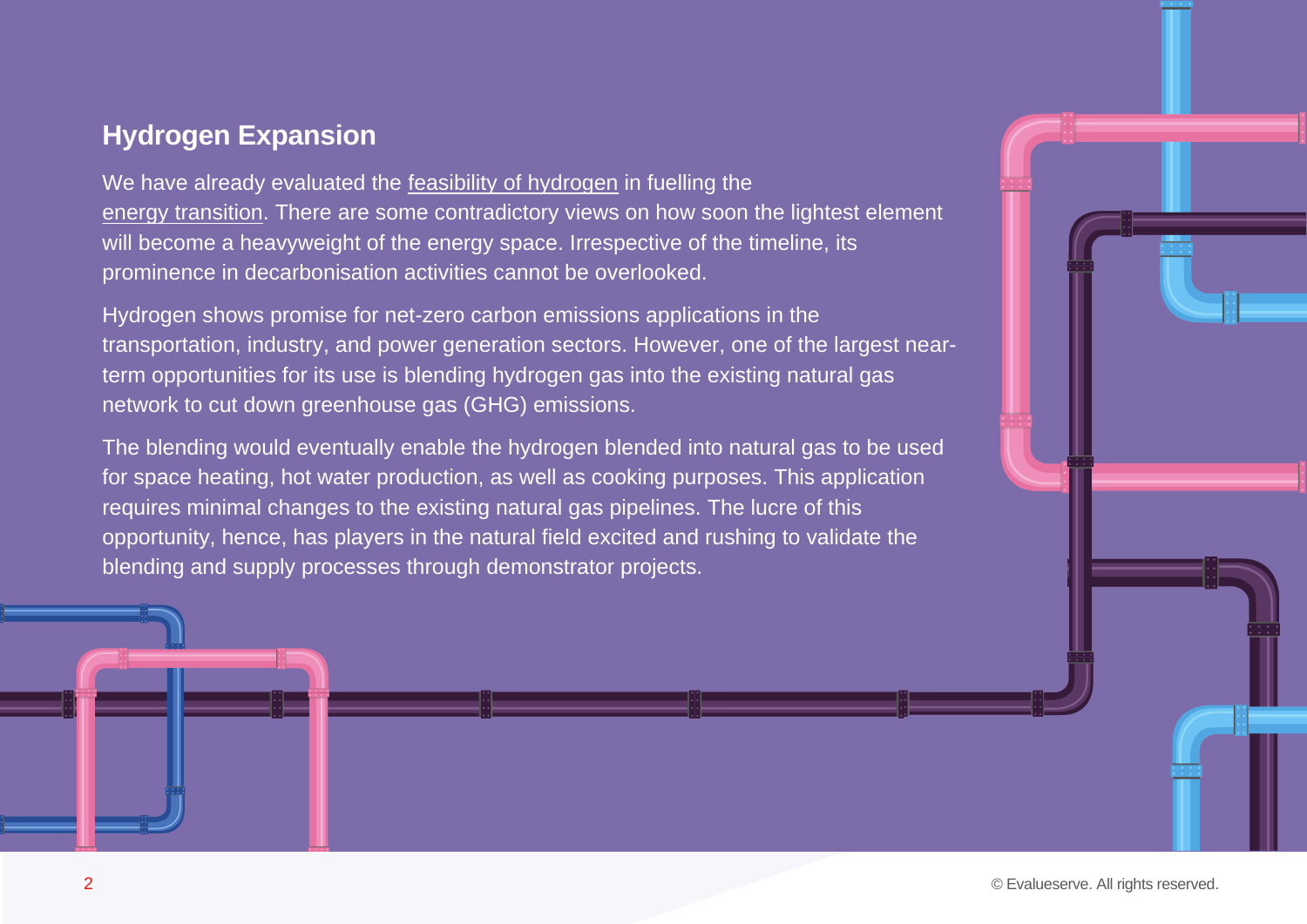### **Global demand for pure hydrogen, 1975-2018 (mt)**



# **120 mt**

of hydrogen was produced in 2019, meeting 4% of global total final energy and non-energy use

# **Blue hydrogen**

made from natural gas using steam methane reforming (SMR) and CCUS among other processes is pegged to remain cheaper to produce than green hydrogen, at least until 2030

# **\$770 billion**

worth of sales of clean hydrogen could meet almost 25% of the world's energy needs by 2050

# **Upto 20%**

hydrogen to natural gas blend ratios are currently being tested with minimum impact on delivery systems and appliances

# **15**

blue hydrogen projects by natural gas suppliers have already been announced through 2027

# **95%**

of present hydrogen production can be attributed to natural gas and coal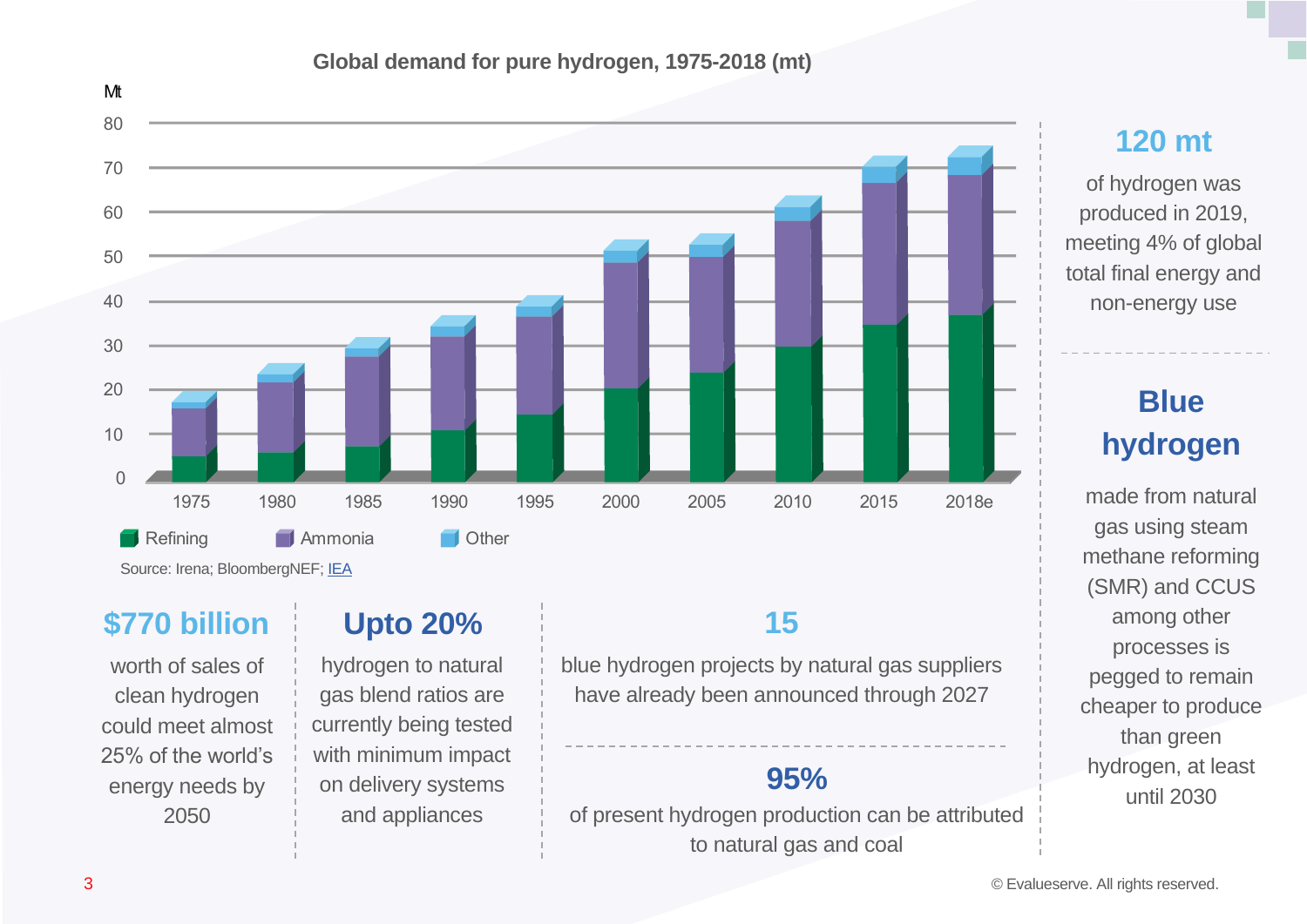



## **0.9%**

estimated growth of gas from 2020 to 2035, the strongest among fossil fuels

# **Beyond 2030**

gas is the only fossil fuel expected to grow

### **4%**

drop in gas demand in 2020 due to the Covid-19

# **Europe, Eurasia and North America** will drive the gas demand

expected to recover most of their 2020 consumption losses in 2021

## **China and India 28%**

and consumption in the coming years

of global gas supply in 2019 came from North America

bcm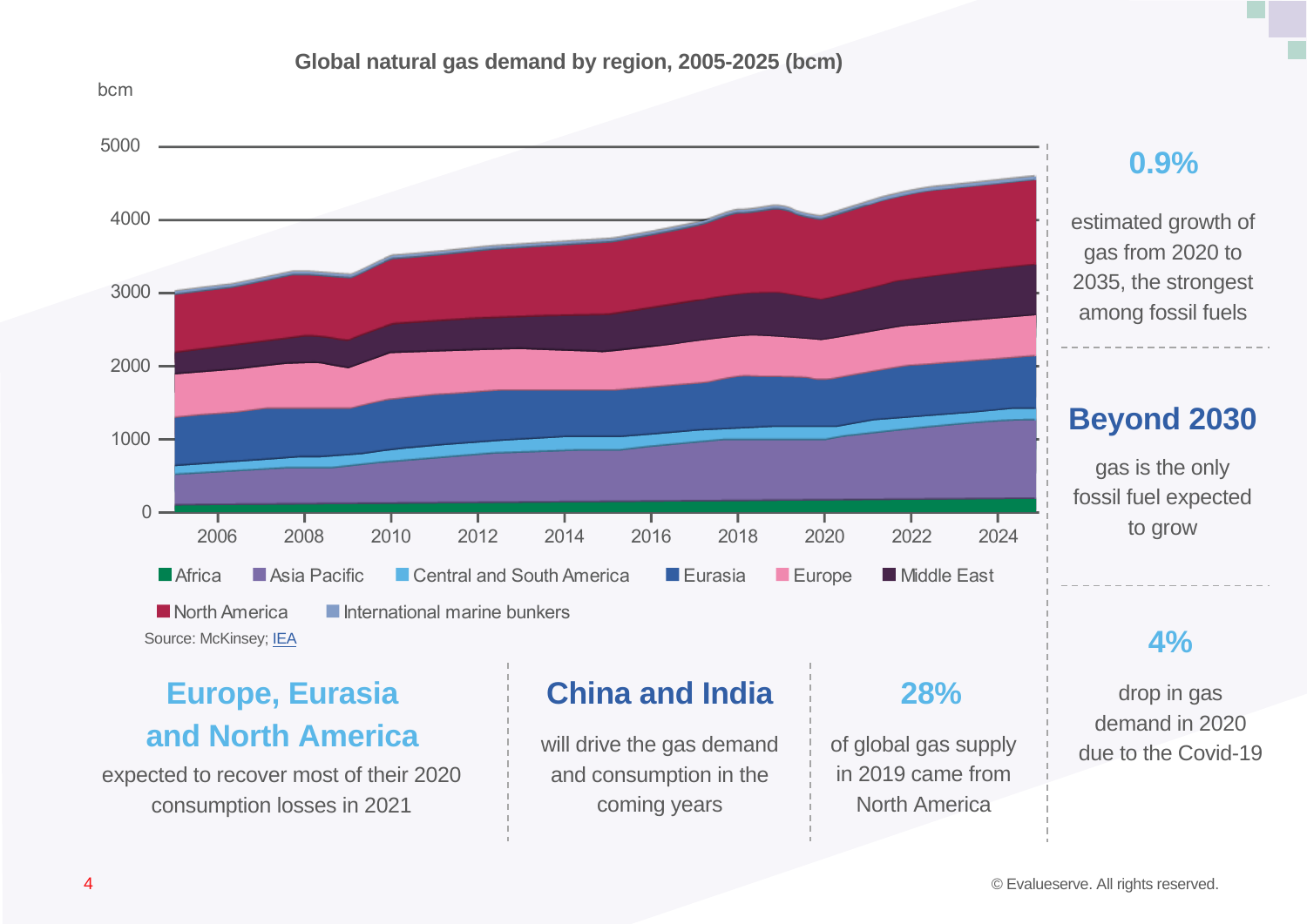**Top gas pipeline networks by country**



Source: Evalueserve Insights; World Atlas; World Energy Monitor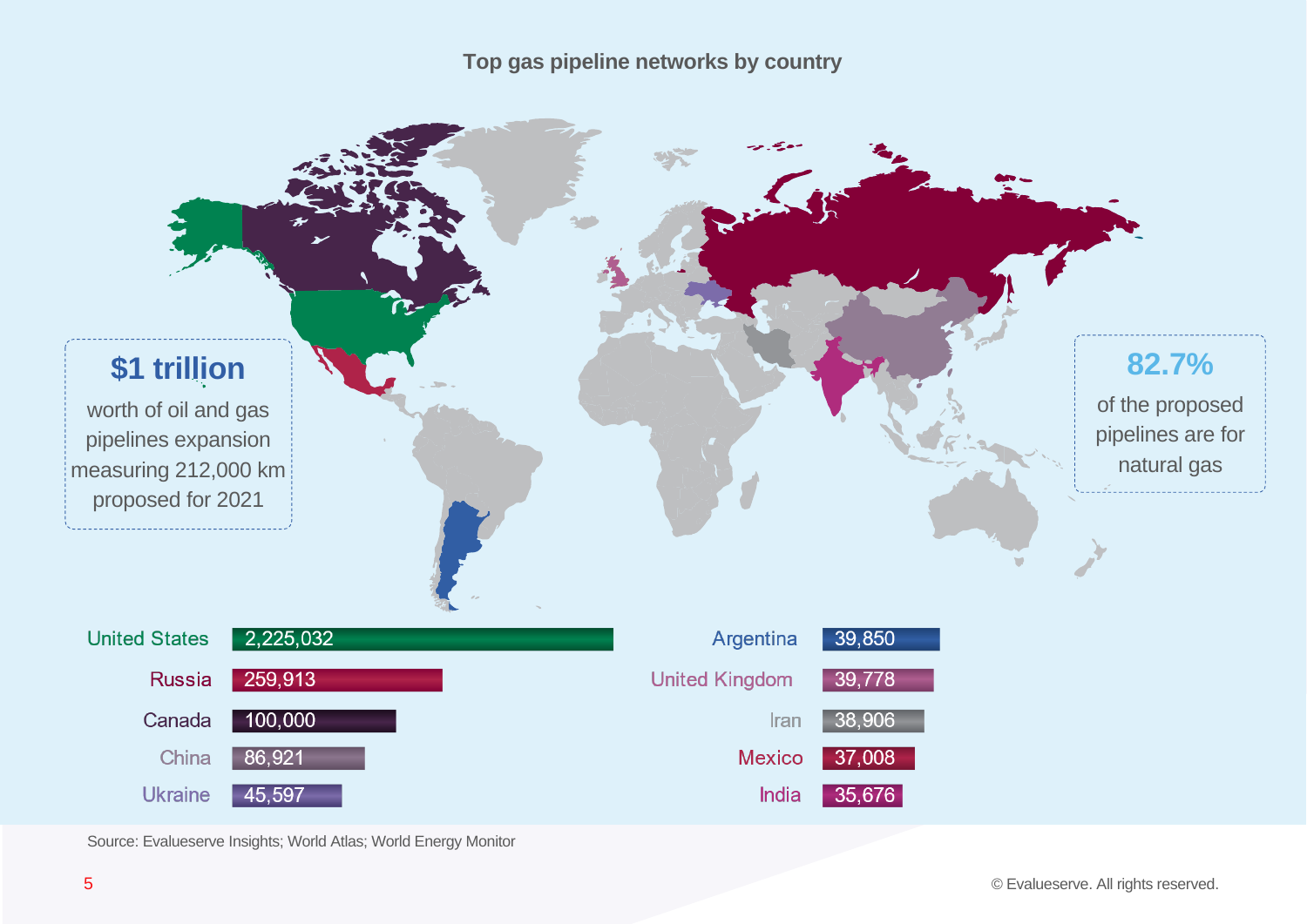## **Hydrogen gas blending into natural gas supply systems**

### **Advantages**



### **Cuts upfront capital**

**needs:** Eliminating the need for dedicated hydrogen gas transmission and distribution infrastructure development, capital expenditure aligned with this can be mitigated or at least delayed for a long time. It would also remove hurdles such as opposition faced while installing new pipeline networks

### **Demand creation, cost reduction:**

While the needs for clean hydrogen will grow over time, blending hydrogen in natural gas instantly creates demand for hydrogen gas, as it serves an existing purpose with existing equipment. Growing demand and resultant supply increase would significantly reduce the cost of hydrogen and its supply technology, which is currently 1.5 to 5 times more expensive than its natural gas counterpart

### **Continuity of natural gas business:**

Introducing hydrogen gas blends as a decarbonisation initiative will also ensure longevity of the natural gas supply chains in their current form

**Emissions cut:** Even a 5% blend of hydrogen in natural gas is estimated to cut its GHG emissions by 2%, depending upon the production method. This is the main purpose, that a hydrogen blend makes sense to natural gas suppliers

**Can use existing natural gas pipelines:** There are a few thousand km of dedicated hydrogen pipelines as opposed to millions of km of pipelines for natural gas supply. Blends upto 20% hydrogen can safely be transported through most existing pipelines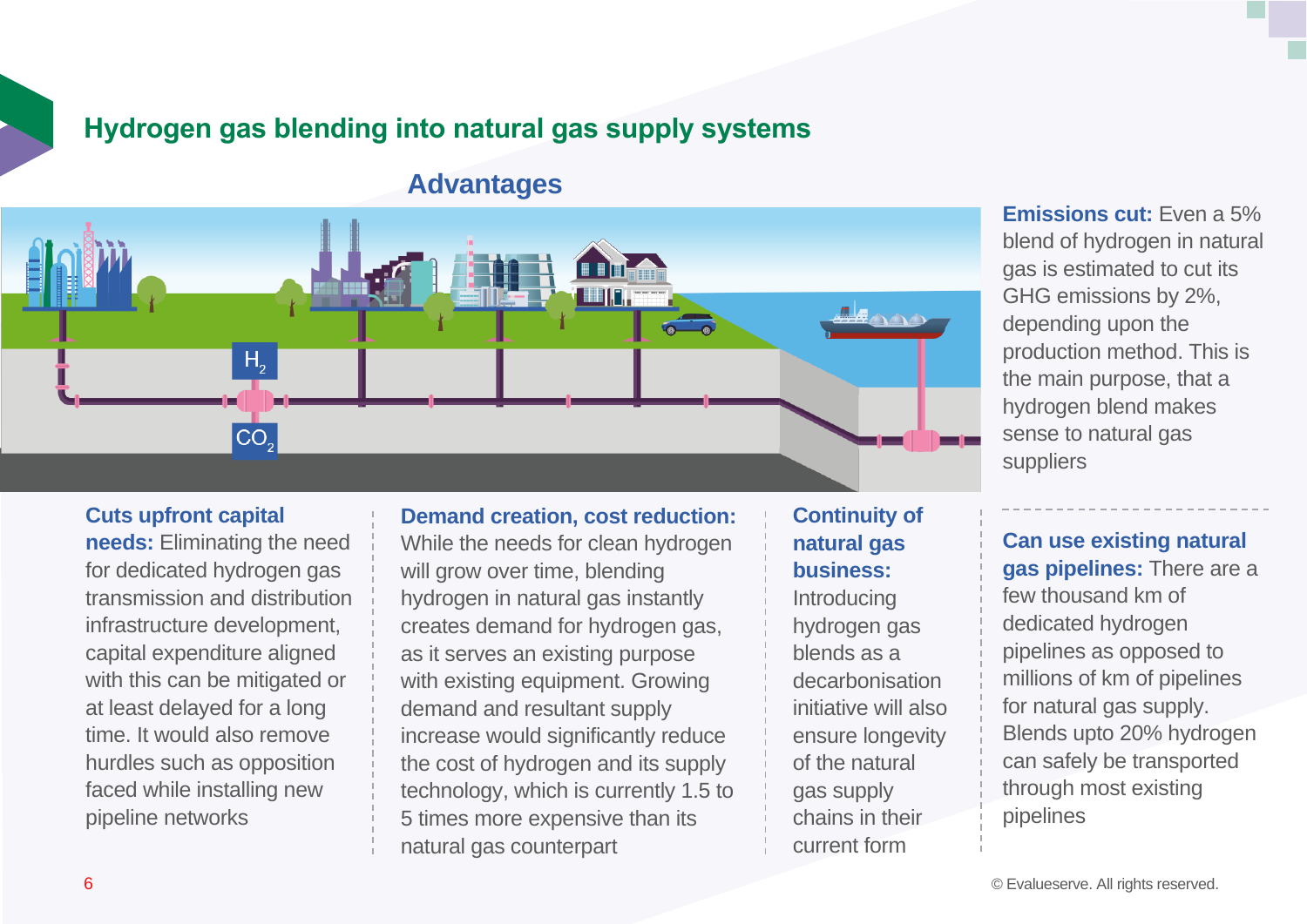### **Challenges**

**Embrittlement:** Hydrogen gas exposure and higher pressure is known to embrittle older steel pipelines, but not newer steel and polyethylene pipelines. However, this would need to be addressed to ensure total safety in gas transmission

**End-use limitations:** The hydrogen blend ratio will be entirely dependent on end-use applications. General domestic use gas devices are being tested to tolerate a 15 to 20% blend, while more specific industrial processes could handle a maximum of 5% hydrogen blend

**Lower energy density:** Hydrogen has about one-third the energy density of natural gas, meaning the energy content of blended gas would be lower. As the hydrogen blend rises, the gas would need to be compressed for energy density parity

**Pipeline volume capacity:** Growing hydrogen blends with lower energy per volume would require higher volumes of gas to be moved. This would spell eventual added transmission and storage capacity needs.

**Leakage:** Gas leakage through pipeline welds is a known issue for natural gas transmission. Hydrogen being the lightest element would need even more secure pipelines to limit the transmission losses

**Lack of regulation:** Hydrogen blending standards will need to be declared very soon. There are none. This will ensure there is oversight on the blending processes and safety norms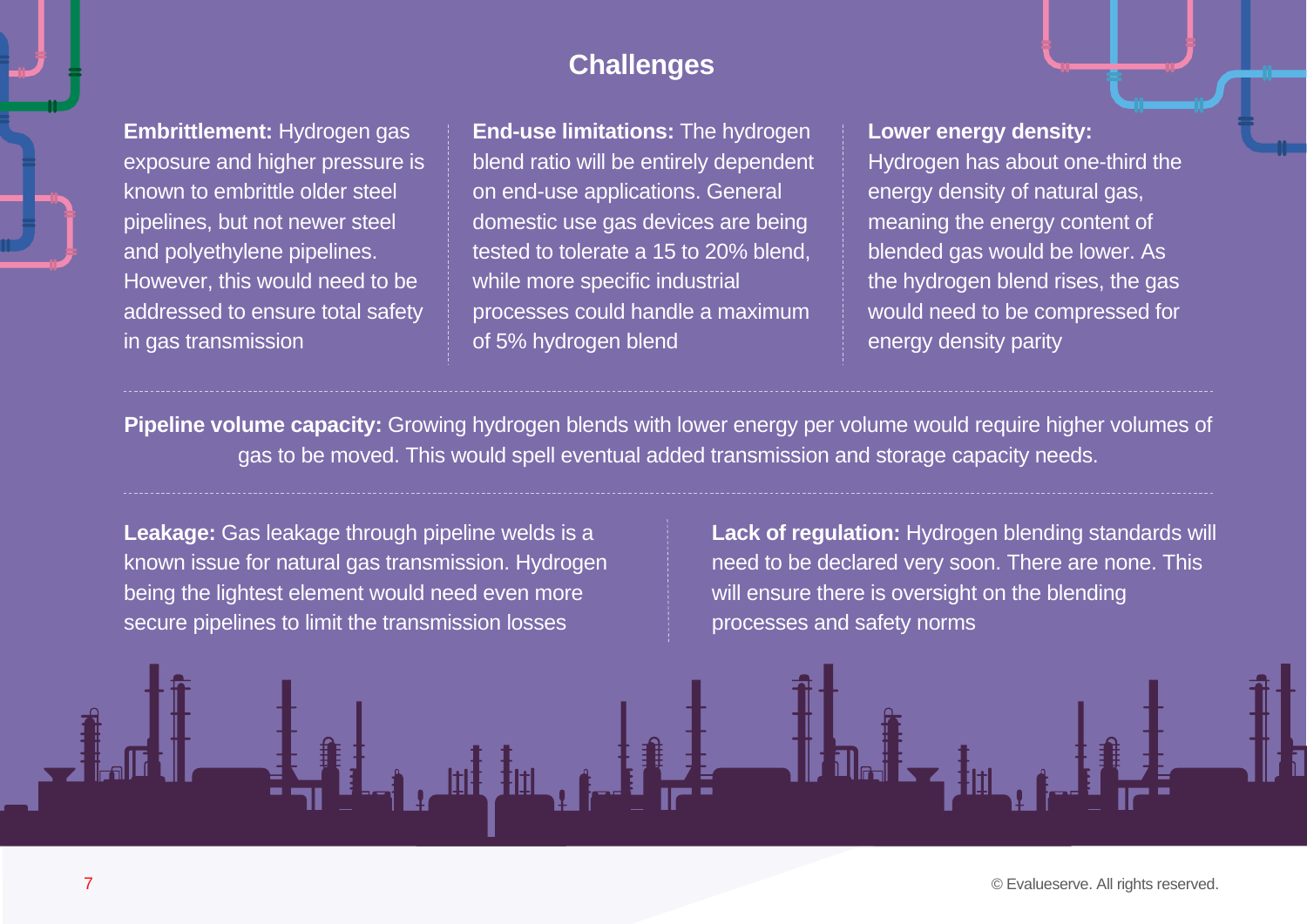### **Current applications by gas majors**

The magnitude of the advantages presented by blending hydrogen gas into existing natural gas supply systems is not lost on either major natgas players nor on governments with large pipeline networks. Here are some of the projects being used to demonstrate the capabilities and applications of the blended gas.

U.S.-based Sempra Energy's utilities, SoCalGas and SDG&E are conducting their first demonstration project in California to decarbonise the natural gas grid in the region. The project begins with a 1% hydrogen blend in an isolated section of its network which has primarily polyethylene-based pipelines and could eventually increase the blend to 20%.

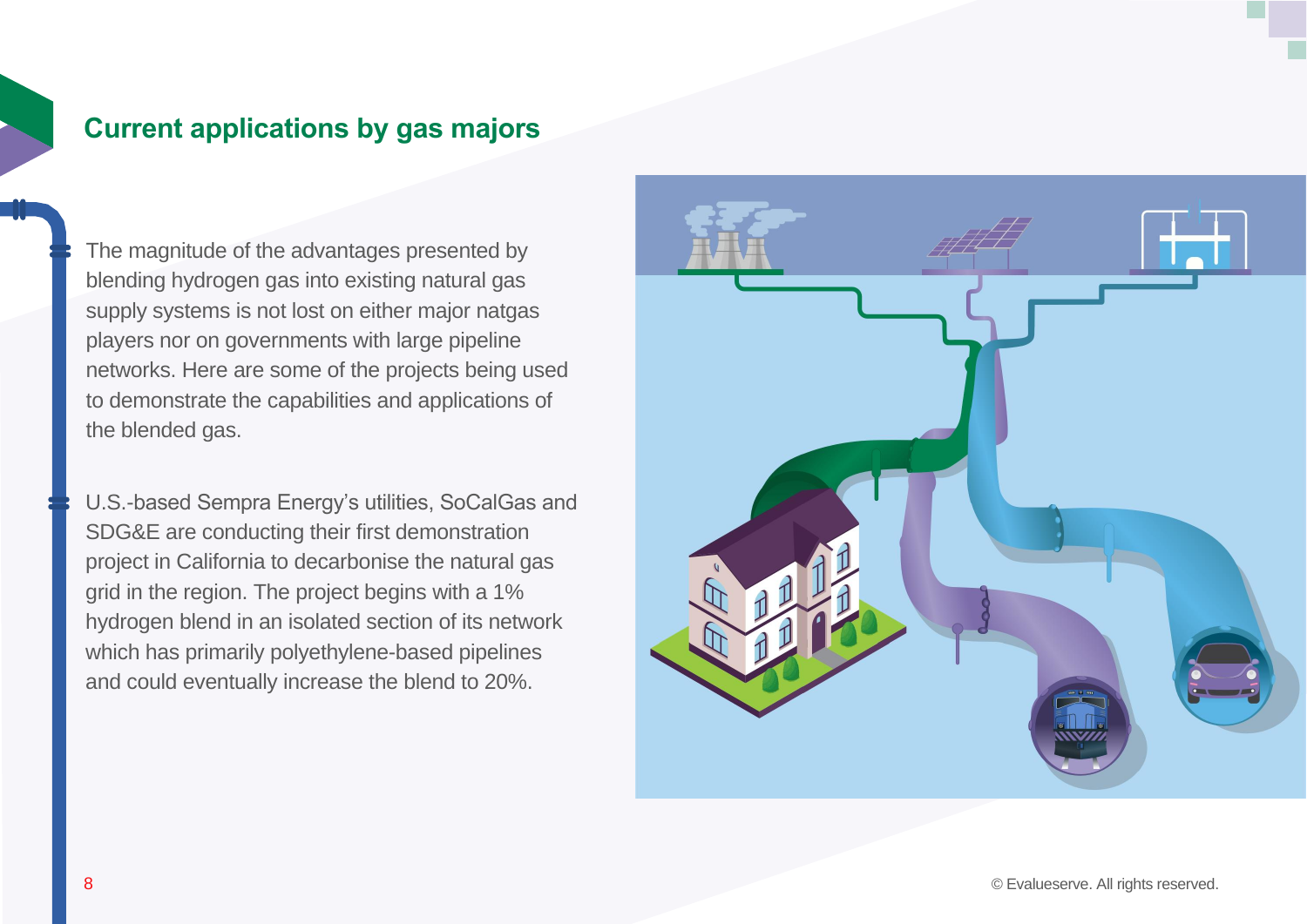Enbridge Gas Inc. and Cummins Inc., through a Calgary-based subsidiary, plan to experiment with a hydrogen blend upto 2% supplied to about 3,600 customers based in Markham, Ontario. Much of the hydrogen produced will come from a facility powered by excess electricity from the grid.

The Divina (Decarbonisation of the Glass Industry: Hydrogen and New Equipment) Project which is being coordinated by a working group of Snam, RINA and Bormioli among others aims to cut GHG emissions in glass melting, which contributes about 50% of the total energy consumption in the entire glass production process. The scale of this project becomes apparent due to its location in Italy, the second largest producer of glass objects in Europe.

Snam has also recently doubled the volume of hydrogen blended in its natural gas transmission network in Contursi Terme (Salerno) to 10%. It estimates that through this higher blend, it could introduce close to 7 billion cubic meters (bcm) of hydrogen into its gas network, resulting in a CO2 emission reduction of 5 million tons (mt).

The Australia Renewable Energy Agency (ARENA) is betting big on hydrogen solutions. Among its recent funding rounds recipients are ATCO which will receive \$28.7 million to produce hydrogen for gas blending in Western Australia, while AGIG will receive upto \$32.1 million for a gas blending project in Victoria.

The U.S. Department of Energy's Hydrogen and Fuel Cell Technologies Office (HFTO) has launched the HyBlend Project in November 2020 to address the technical barriers of blending hydrogen gas in natural gas pipelines, including compatibility of pipelines, lifecycle and techno-economic analyses. HyBlend has partnered with six national laboratories as well as 20 industry and academia participants for the two-year project, which will be led by National Renewable Energy Laboratory (NREL).

HyDeploy is the U.K. government's project to inject green hydrogen into a has gas network, to be utilised for home and business use. The project at Keele University has already begun testing a 20% maximum hydrogen blend, the highest in Europe, feeding it to 100 homes and 30 faculty buildings. The project is led by Cadent in partnership with Northern Gas Networks and other participants.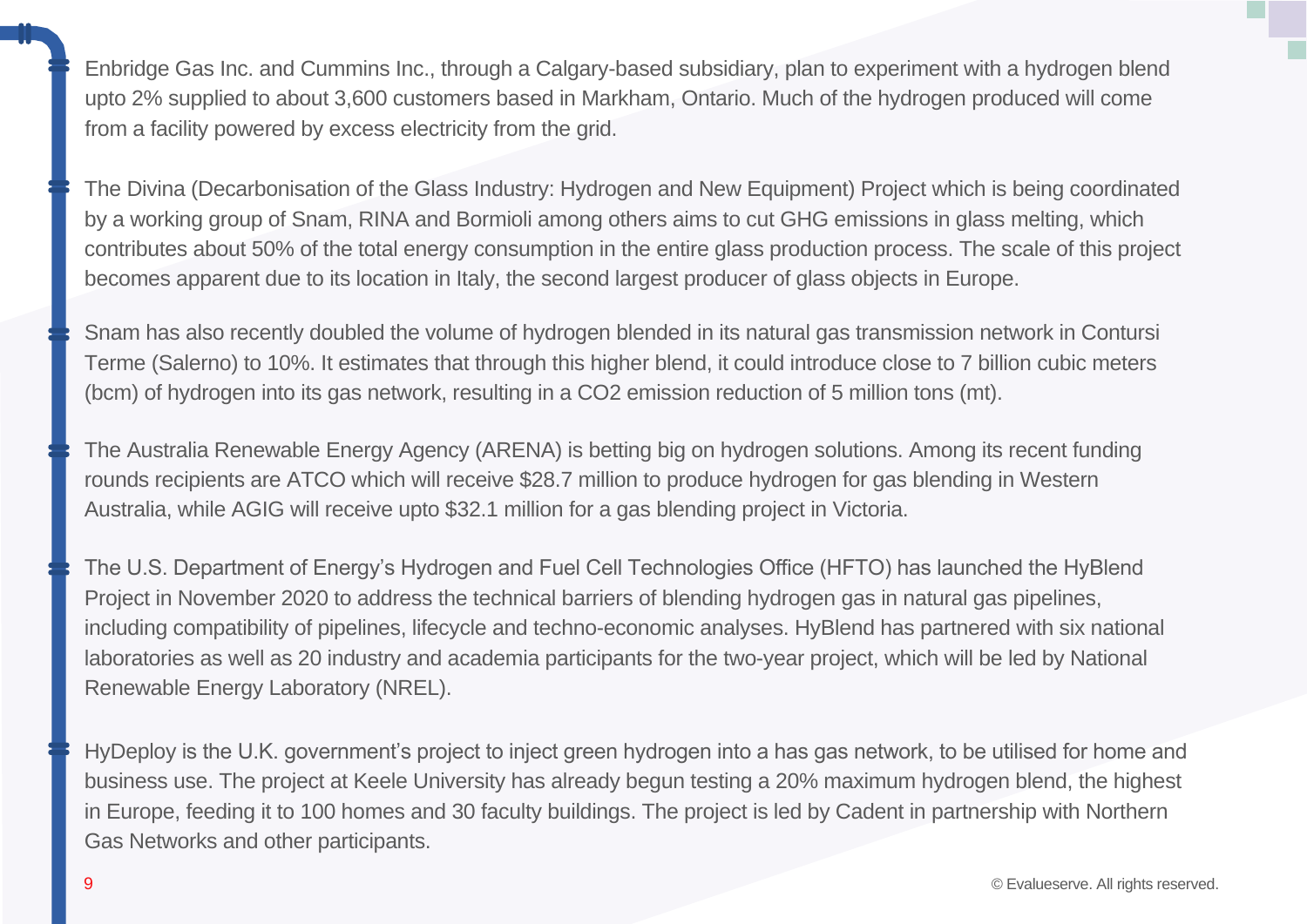### **Conclusion**



The question of hydrogen's feasibility and prominence within the energy mix is not one of if, but only when. When an energy source is pegged to meet a quarter of the global energy demand within coming decades, everyone sits up and takes notice. And, so have some majors of the natural gas space. It would be no secret that the hydrogen gas blending into existing natural gas supply systems would serve their interests in terms of costs as well as scope for decarbonisation within their current value chains.

Blue hydrogen in particular is in need of a massive scale-up and now. For, it is a near to mid-term solution for the world's hydrogen needs until green hydrogen reaches the economies of scale where it becomes cost competitive and hence

accessible. In such a scenario, oil and gas players practically have the keys to the energy kingdom in their hands if they can pivot quickly enough to make the most of the opportunity and prolong their operability within changing emission scenarios. One estimate is that blue hydrogen projects that do not come online by 2030 risk becoming non-competitive, as other options might be available by then.

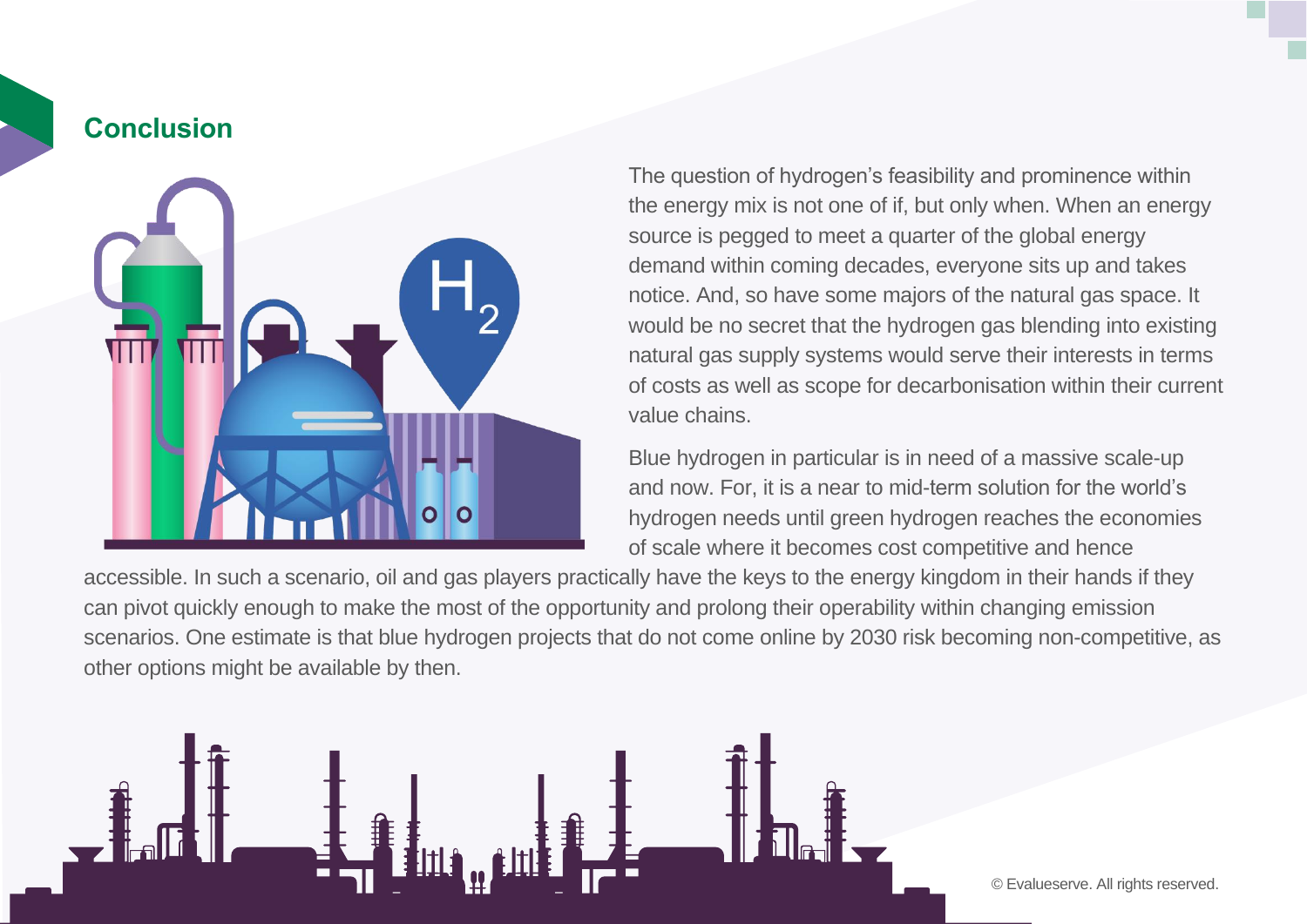A major push for faster adoption of hydrogen solutions could come from policy. While major gigawatt-scale projects are being announced and net-zero goals are being set, the incentivising of such projects through subsidies and tenders remains a big unknown. This policy should also focus on passing the benefits to end-users apart from the suppliers. In the case of natural gas, hydrogen blends upto 20% seem feasible without much change. But once that blend threshold is crossed, the users will need to upgrade their devices to be compatible and safe as well.

In such a case, it will be as much up to governments to provide a buffer for users towards the eventual upgrade as it will be up to natural gas suppliers to ensure that a small chunk of their hydrogen-blended profits goes into retaining their customer.

### **Author**



**Abhishek Samuel**

Manager, Decarbonization Practice